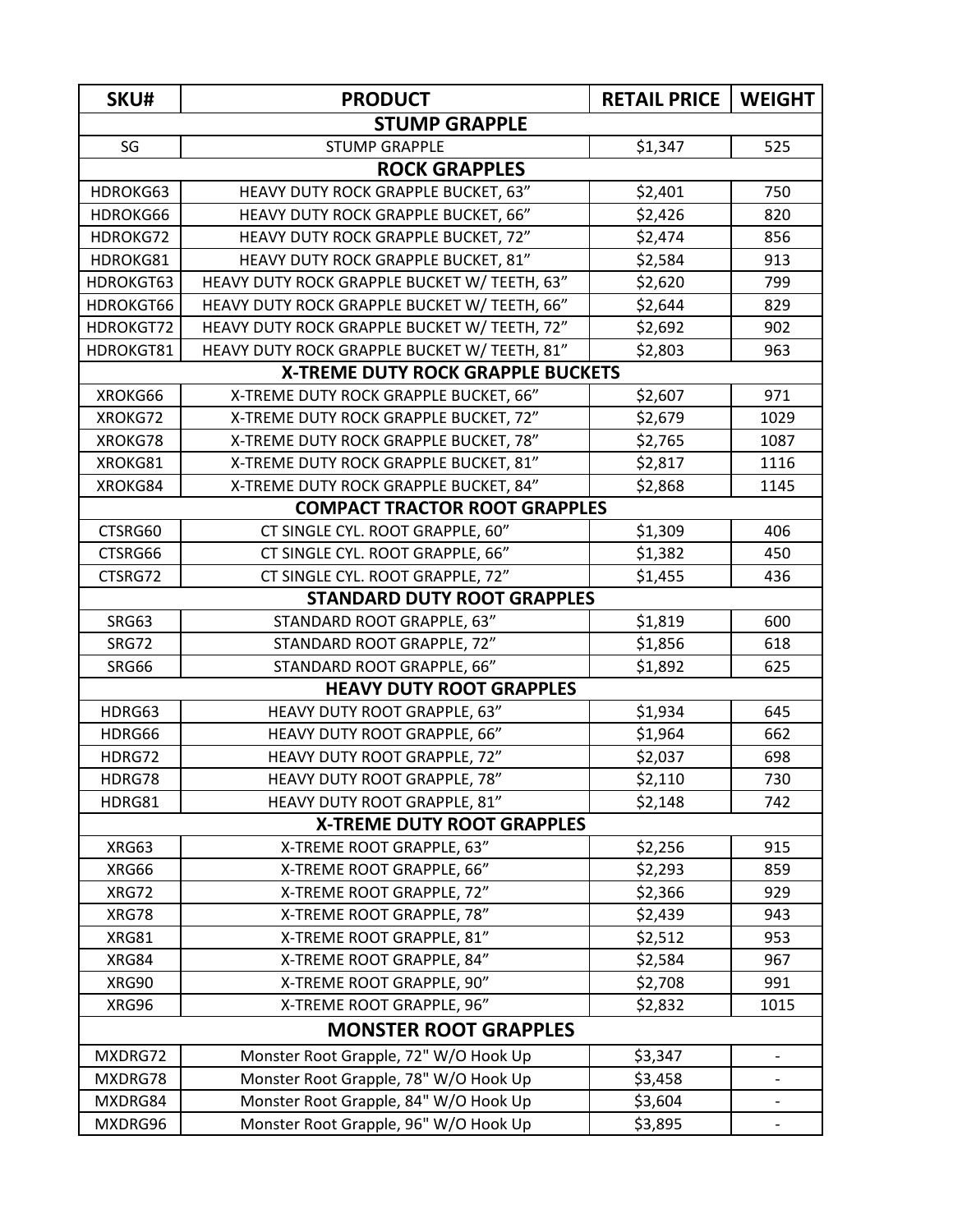| <b>COMPACT TRACTOR GRAPPLE RAKES</b> |                                          |         |                          |  |  |
|--------------------------------------|------------------------------------------|---------|--------------------------|--|--|
| CTGR48                               | <b>COMPACT TRACTOR GRAPPLE RAKE, 48"</b> | \$945   | 258                      |  |  |
| CTGR54                               | COMPACT TRACTOR GRAPPLE RAKE, 54"        | \$1,018 | $\overline{\phantom{a}}$ |  |  |
| CTGR60                               | COMPACT TRACTOR GRAPPLE RAKE, 60"        | \$1,091 |                          |  |  |
| <b>STANDARD DUTY GRAPPLE RAKES</b>   |                                          |         |                          |  |  |
| SGR63                                | STANDARD GRAPPLE RAKE (3/8), 63"         | \$2,097 | 655                      |  |  |
| SGR66                                | STANDARD GRAPPLE RAKE (3/8), 66"         | \$2,148 | 687                      |  |  |
| SGR72                                | STANDARD GRAPPLE RAKE (3/8), 72"         | \$2,255 | 750                      |  |  |
| <b>HEAVY DUTY GRAPPLE RAKES</b>      |                                          |         |                          |  |  |
| HDGR63                               | HEAVY DUTY GRAPPLE RAKE, 63"             | \$2,255 | 777                      |  |  |
| HDGR72                               | HEAVY DUTY GRAPPLE RAKE, 72"             | \$2,401 | 867                      |  |  |
| HDGR81                               | HEAVY DUTY GRAPPLE RAKE, 81"             | \$2,547 | 918                      |  |  |
| HDGR84                               | HEAVY DUTY GRAPPLE RAKE, 84"             | \$2,619 | 939                      |  |  |
| HDGR96                               | HEAVY DUTY GRAPPLE RAKE, 96"             | \$2,838 | 1056                     |  |  |
| <b>X-TREME GRAPPLE RAKES</b>         |                                          |         |                          |  |  |
| XGRT66                               | X-TREME GRAPPLE RAKE W/ TEETH, 66"       | \$2,584 | 863                      |  |  |
| XGRT72                               | X-TREME GRAPPLE RAKE W/ TEETH, 72"       | \$2,692 | 942                      |  |  |
| XGRT81                               | X-TREME GRAPPLE RAKE W/ TEETH, 81"       | \$2,857 | $\overline{\phantom{a}}$ |  |  |
| XGRT84                               | X-TREME GRAPPLE RAKE W/ TEETH, 84"       | \$2,911 | 1031                     |  |  |
| XGRT96                               | X-TREME GRAPPLE RAKE W/ TEETH, 96"       | \$3,129 | 1099                     |  |  |
| <b>GRUBBING GRAPPLE</b>              |                                          |         |                          |  |  |
| XGG24                                | X-Treme Grubbing Grapple                 | \$1,784 |                          |  |  |